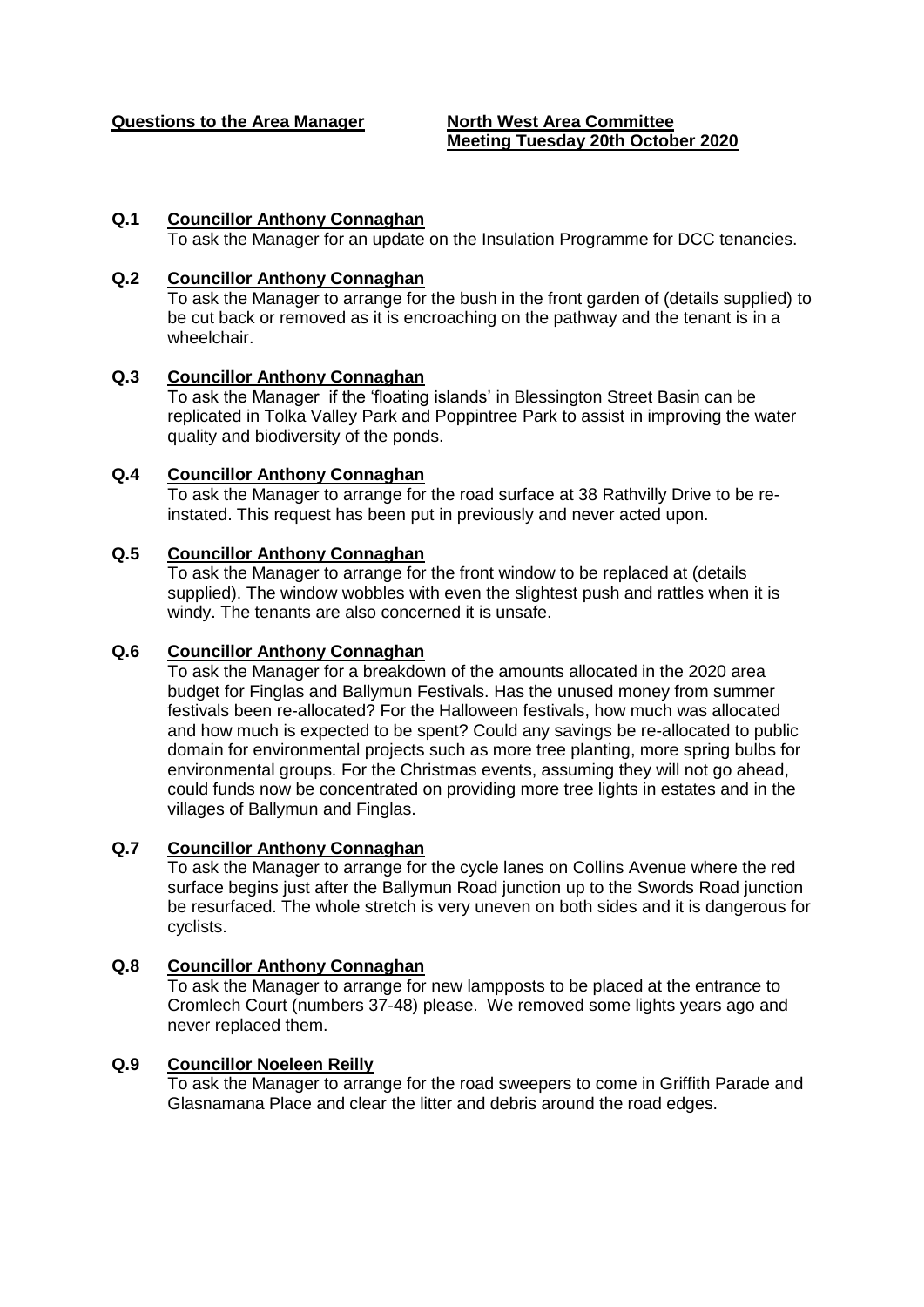# **Q.10 Councillor Noeleen Reilly**

To ask the Manager to look at the sequence of the traffic lights at Shangan Road/Ballymun Road Junction. They appear to be heavily weighted towards passengers who are using Ballymun Road only.

## **Q.11 Councillor Noeleen Reilly**

To ask the Manager to prune the trees at (details supplied)

# **Q.12 Councillor Noeleen Reilly**

To ask the Manager for a list of housing projects due to commence in Ballymun/Finglas and the breakdown between Social, Affordable and Private.

## **Q.13 Councillor Noeleen Reilly**

To ask the Manager to write to Fingal County Council about the maintenance of the lands where the Northside Depot is going. It is a black spot for illegal dumping and this dumping is not picked up in a timely manner. Residents have had issues with rodents as a result.

# **Q.14 Councillor Noeleen Reilly**

To ask the Manager to clear the dumping and weeds in all the laneways in the Poppintree Courts.

## **Q.15 Councillor Noeleen Reilly**

To ask the Manager to repair the footpaths at the Cardiffsbridge Road Shops

## **Q.16 Councillor Noeleen Reilly**

To ask the Manager to replace the bathroom at (details supplied) due to a leak which has caused extensive damage

## **Q.17 Councillor Noeleen Reilly**  To ask the Manager to prune the hedges and trees in Sallowood and Forestwood

## **Q.18 Councillor Noeleen Reilly**

To ask the Manager to carry out an extensive enforcement campaign regarding illegal dumping in Gateway. All previous attempts have not been successful.

## **Q.19 Councillor Noeleen Reilly**

To ask the Manager when the footpaths on Fitzmaurice Road at the shops will be repaired

#### **Q.20 Councillor Keith Connolly** To ask the Manager to arrange a site visit by traffic to (details supplied)

# **Q.21 Councillor Keith Connolly**

To ask the Manager to inspect the pathways at (details supplied)

## **Q.22 Councillor Keith Connolly**

To ask the Manager to provide an update on the housing case of (details supplied) this person is number 6 on the transfer list for Ballymun area.

## **Q.23 Councillor Keith Connolly**

To ask the Manager to arrange for an inspection of the trees outside (details supplied) with a view to pruning.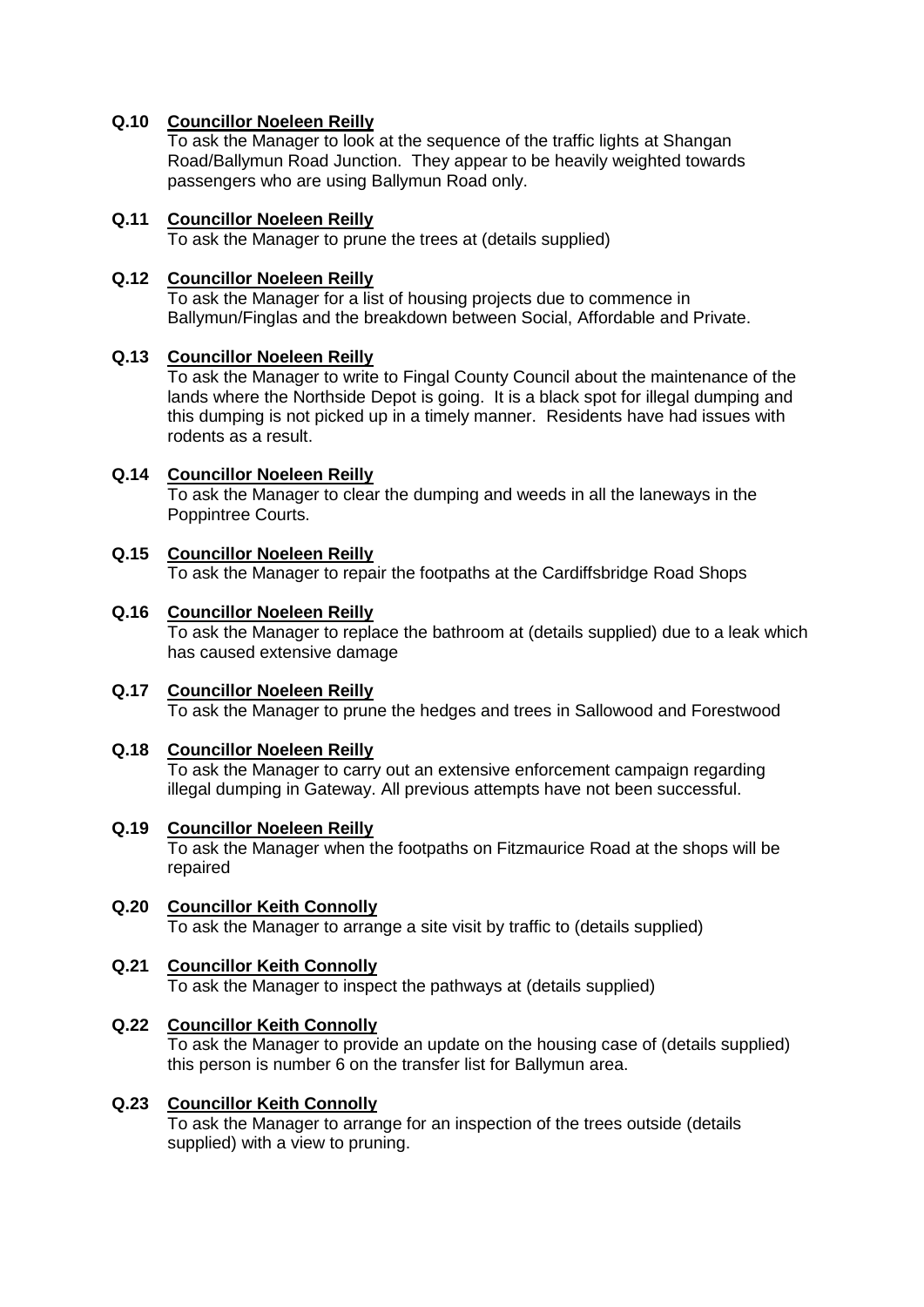## **Q.24 Councillor Keith Connolly**

To ask the Manager for an update on a request for bins at (details supplied)

## **Q.25 Councillor Keith Connolly**

To ask the Manager for an update on the housing adaption grant of (details supplied).

# **Q.26 Councillor Keith Connolly**

To ask the Manager for an update as to when (details supplied) approved TAG queries from 2019 will be completed

## **Q.27 Councillor Keith Connolly**

To ask the Manager for a list of all outstanding road maintenance repairs in the Ballymun-Finglas local electoral area in tabular form. To include when the request was first received and a potential timeline for repair.

## **Q.28 Councillor Keith Connolly**

To ask the Manager for an update on the new door at (details supplied)

## **Q.29 Councillor Keith Connolly**

To ask the Manager to have derelict/vacant buildings inspect the properties at (details supplied)

## **Q.30 Councillor Briege MacOscar**

To ask the Manager to install a pedestrian crossing at [details supplied] as currently pedestrian safety is very poor due to the busy junction and cars frequently driving up on the pavement.

## **Q.31 Councillor Briege MacOscar**

To ask the Manager to inspect and repair the problems with damp and mould at [details supplied] which were caused by a burst tank which has damaged the walls in the property.

## **Q.32 Councillor Briege MacOscar**

To ask the Manager to provide an update on the housing maintenance issues at [details supplied] as a new heating system was installed but broken floorboards and exposed pipework remains at the property.

### **Q.33 Councillor Briege MacOscar**

To ask the Manager to arrange for the pavement to be swept at [details supplied] as the path is covered in moss and fallen leaves which makes it difficult for elderly people, disabled people and people with prams to navigate. The foliage from the park has also grown out the railings making it more difficult.

## **Q.34 Councillor Briege MacOscar**

To ask the Manager to arrange for the trees in [details supplied] to be pruned, particularly outside No 9 as they are overhanging the property.

#### **Q.35 Councillor Briege MacOscar**

To ask the Manager to install a bin on Kildonan Road as a dog fouling bin was recently removed from the same street.

#### **Q.36 Councillor Mary Callaghan**

To ask the Manager to detail the times and days that WALLS have planning permission to do construction work at the Lidl site in Ballymun.